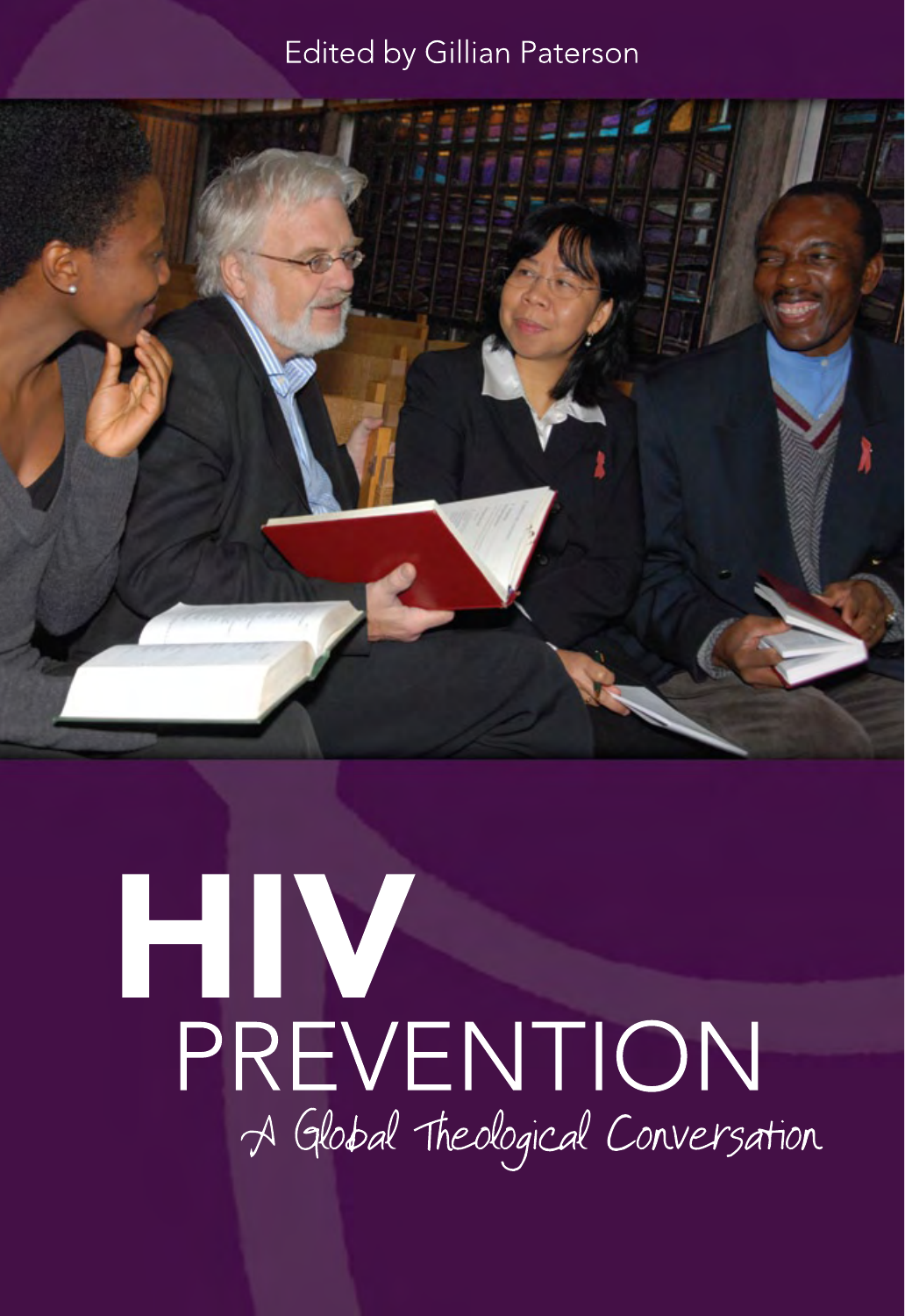## HIV PREVENTION:

## A Global Theological Conversation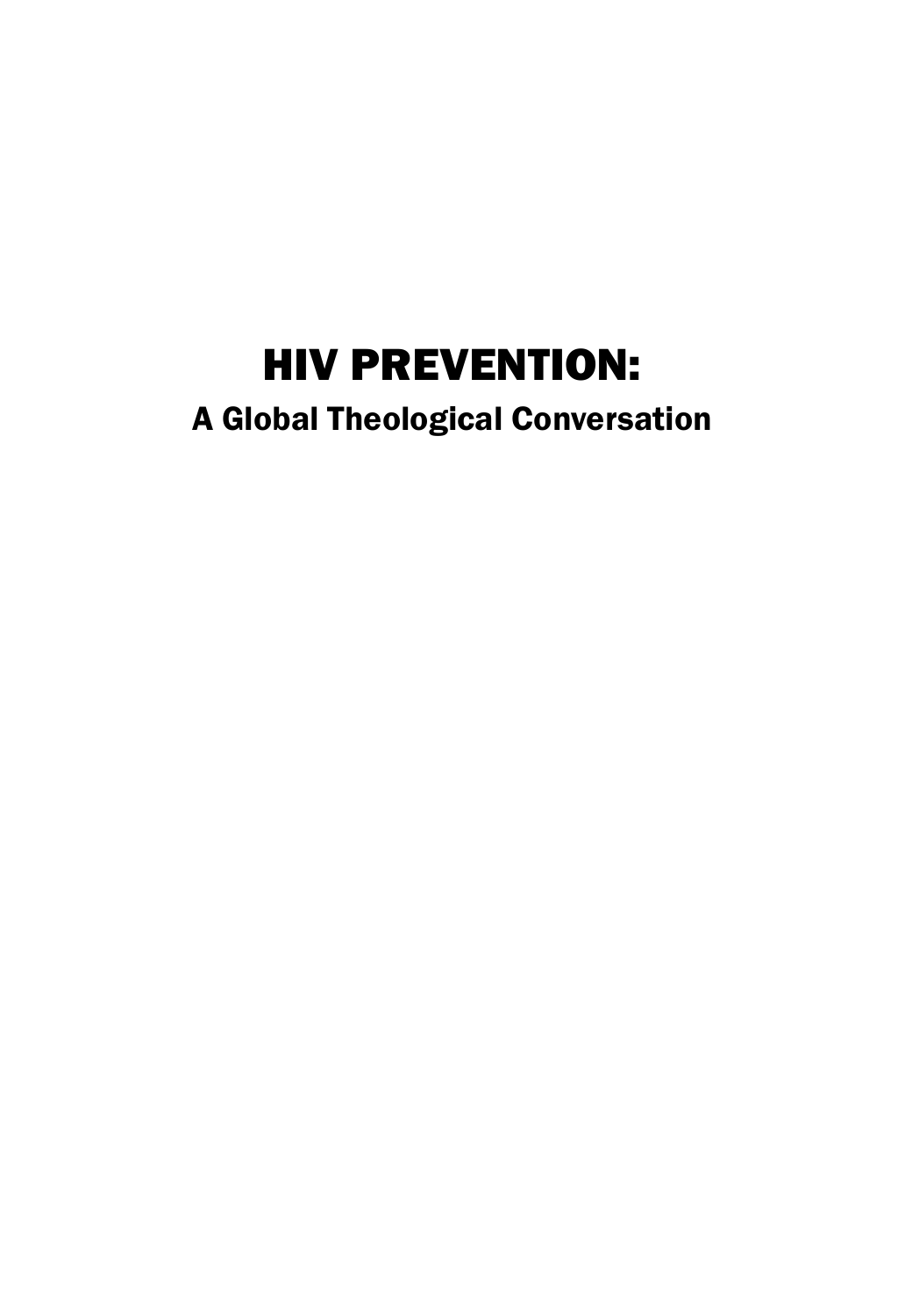# HIV PREVENTION:

## A Global Theological Conversation

Edited by Gillian Paterson



Ecumenical Advocacy Alliance, Geneva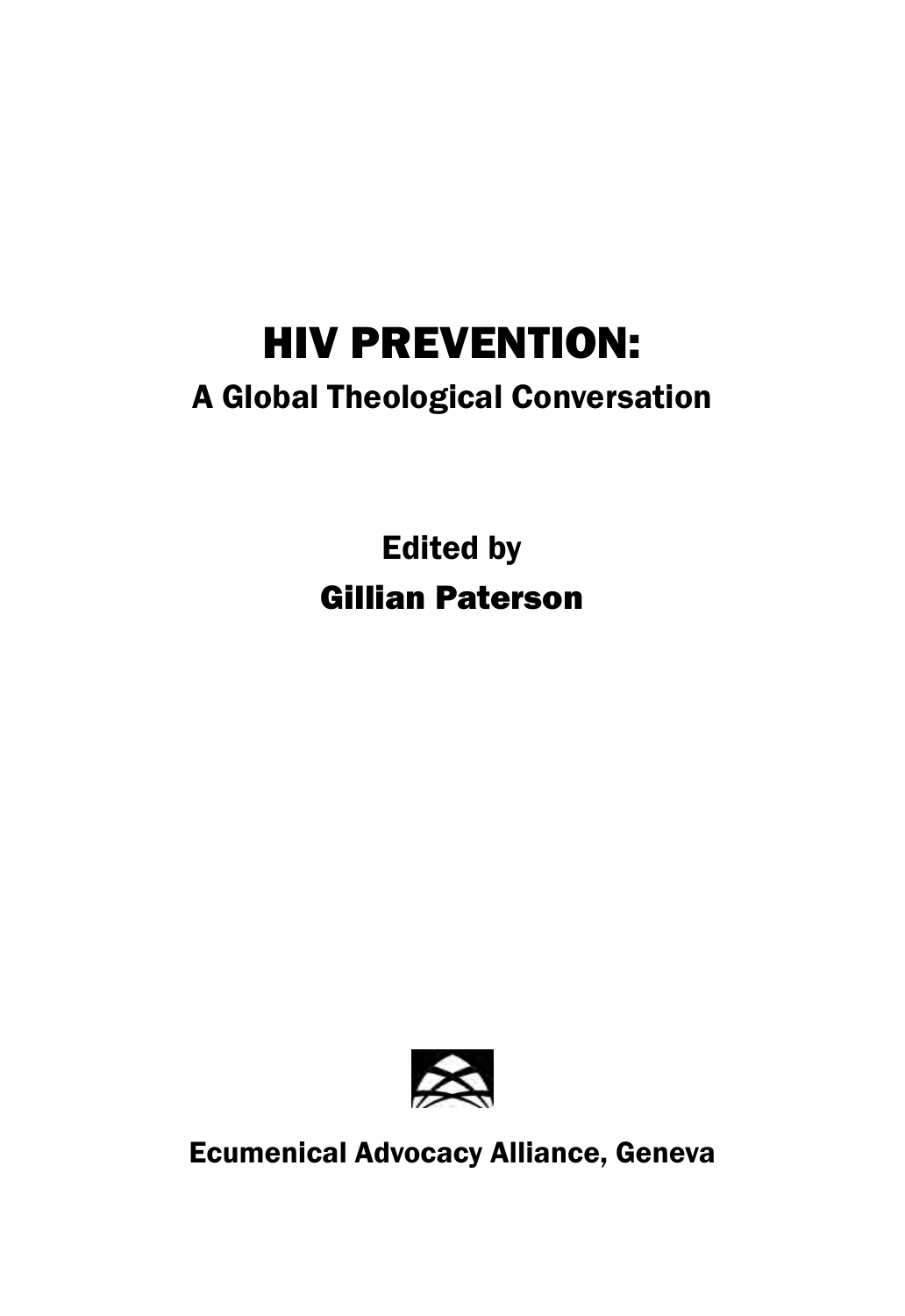ce 2009 Ecumenical Advocacy Alliance. This work is licensed under the Creative Commons Attribution Non-commercial No Derivatives License. You are free to copy, distribute and transmit this work provided that you do not alter this work and that you credit the work appropriately, including the attribution to the Ecumenical Advocacy Alliance, the editor, and where appropriate, to individual authors. You may not use this work for commercial purposes. (see *http://creativecommons.org/licenses/by-nc-nd/3.0/*)

Published by Ecumenical Advocacy Alliance 150 route de Ferney CH-1211, Geneva 2 Switzerland http://www.e-alliance.ch

The Ecumenical Advocacy Alliance is an international network of churches and Christian organizations committed to engaging in common actions for a more just, peaceful and sustainable world. From 2009 through 2012, the Alliance will focus its two campaigns on two issues: HIV and AIDS, and Food.

Scripture quotations in Part One of this publication are from New Revised Standard Version Bible: Anglicized Edition, copyright © 1989, 1995 National Council of the Churches of Christ in the United States of America.

Photographs in this book do not necessarily represent the situations, opinions or beliefs of the persons depicted, and in no way imply their HIV status.

Printed in 2009 Cover photo by: Sidney Traynham Book design and layout by: Nicole Benz/EAA

ISBN 978-2-9700637-0-4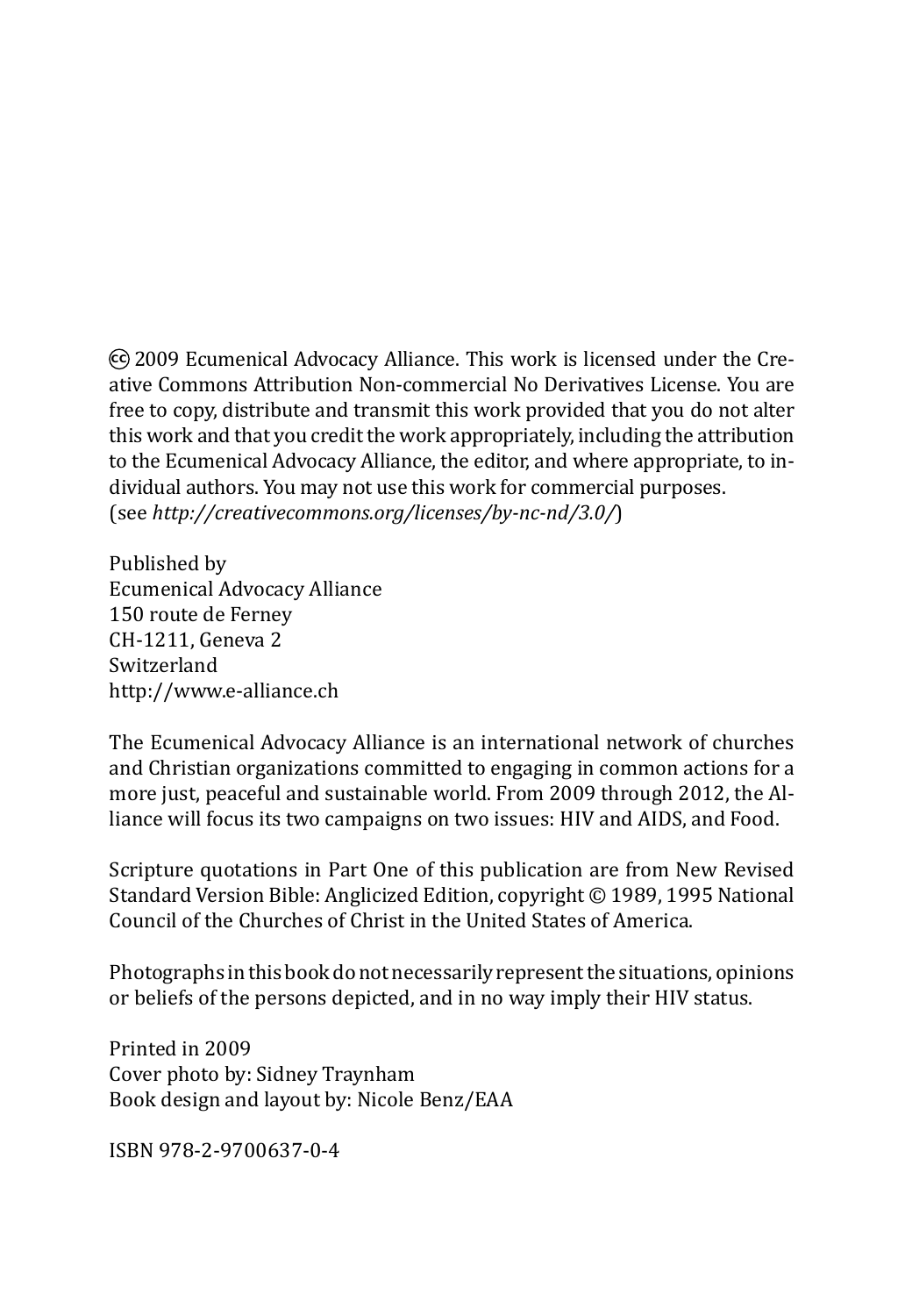## **CONTENTS**

| <b>PART ONE</b>                                                                                                                                                                                        |  |
|--------------------------------------------------------------------------------------------------------------------------------------------------------------------------------------------------------|--|
|                                                                                                                                                                                                        |  |
| <b>Chapter 1</b><br>Theology and HIV prevention: the discourse of life $\dots \dots 11$                                                                                                                |  |
|                                                                                                                                                                                                        |  |
| <b>Chapter 2</b><br>HIV prevention at global and national levels 17                                                                                                                                    |  |
| 1. Challenges at global and national levels 17<br>4. Christian solidarity and the common good 22                                                                                                       |  |
| <b>Chapter 3</b><br>HIV prevention at community level 26                                                                                                                                               |  |
| 1. Challenges at community level. 27<br>2. Community as the context for prevention. 28<br>4. Compassionate care, compassionate prevention 31<br>5. Christian leadership and compassionate practice. 33 |  |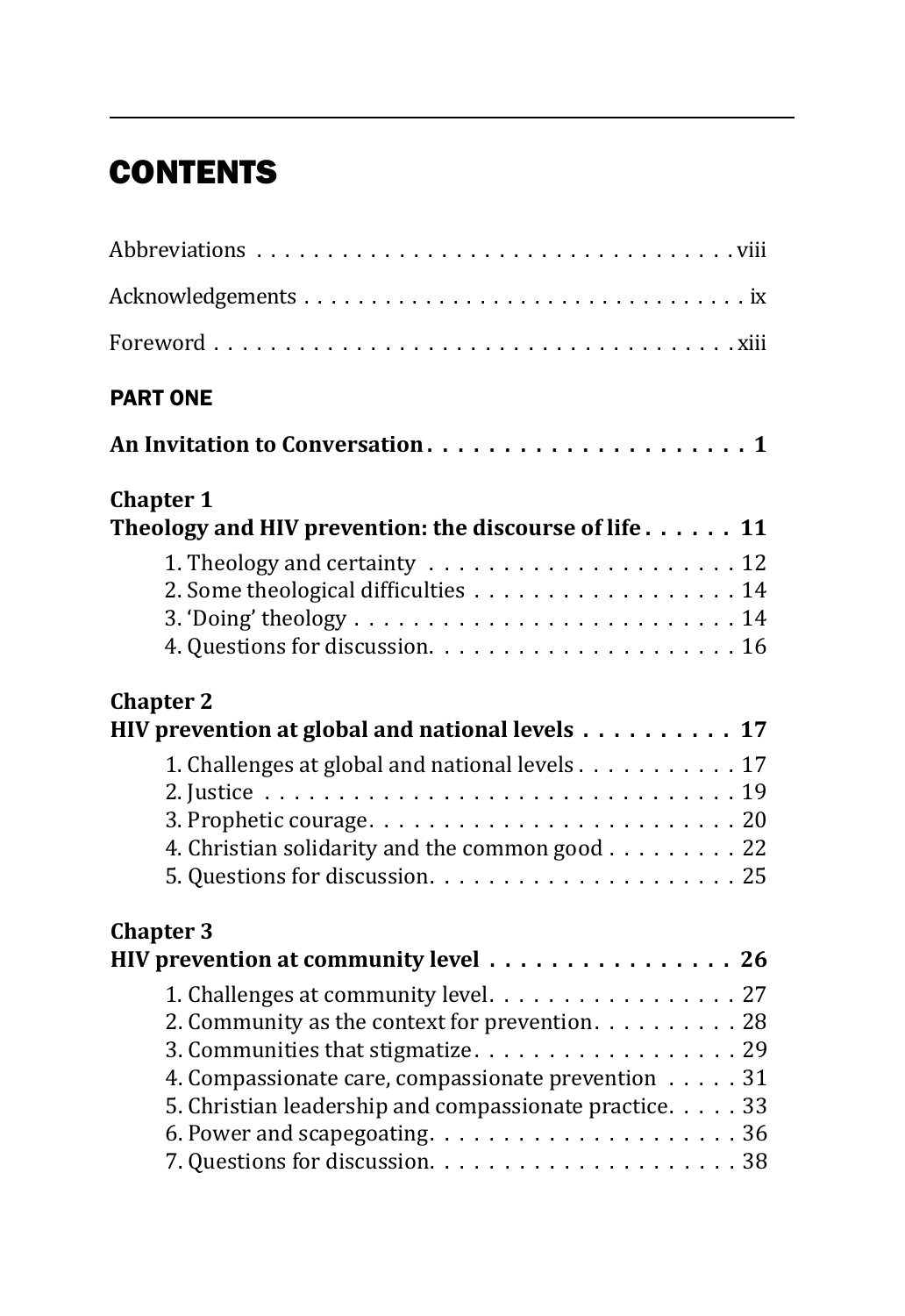#### **Chapter 4**  HIV prevention at the individual level . . . . . . . . . . . . . . 39 1. Challenges at individual level  $\dots \dots \dots \dots \dots \dots 40$ 2. Sex and drugs, denial and silence  $\dots \dots \dots \dots \dots 41$ 3. Word made flesh . . . . . . . . . . . . . . . . . . . . . . . . . . 44 4. Women and men, boys and girls  $\dots \dots \dots \dots \dots \dots 46$ 5. Living more safely  $\dots \dots \dots \dots \dots \dots \dots \dots 48$ 6. Vulnerability and the Cross of Christ  $\dots \dots \dots \dots 51$ 7. Hope, Christian discipleship and HIV prevention  $\ldots$  53 8. Questions for discussion . . . . . . . . . . . . . . . . . . . . . 56

#### PART TWO

| <b>Essay 1</b><br>Prophetic discourse in a time of AIDS                                                |
|--------------------------------------------------------------------------------------------------------|
| <b>Essay 2</b><br>The need for comprehensive, multi-faceted interventions                              |
| <b>Essay 3</b><br>Behavior change and the role of the Church:<br>towards reducing and eliminating risk |
| Essay 4<br>Risk-increasing context or individual behavior?                                             |
| <b>Essay 5</b><br>The virus and the Bible:<br>how living with HIV helps the Church to read it          |
| Essay 6<br>Jesus, community compassion and HIV prevention                                              |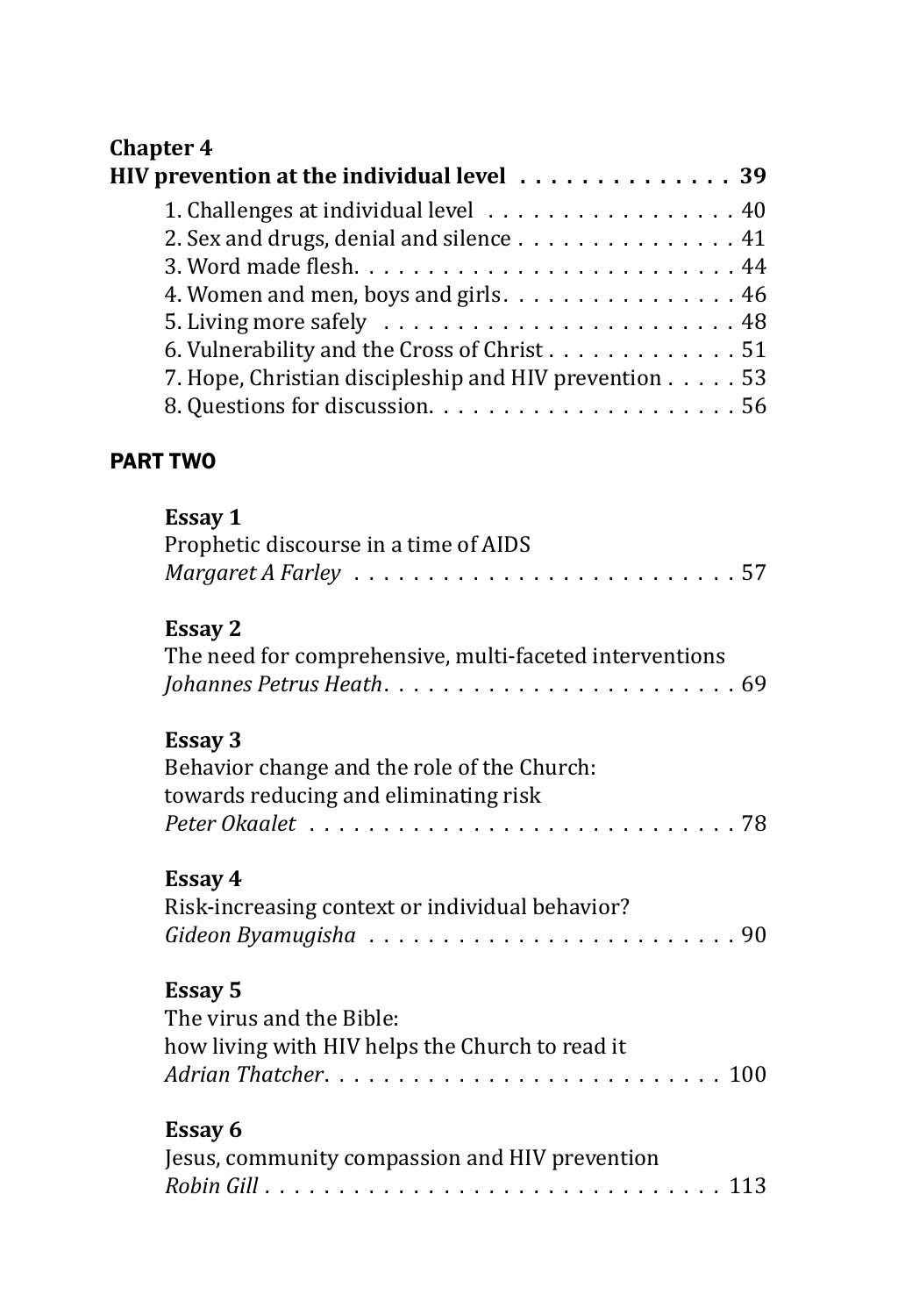| г.<br>×<br>٧ |  |
|--------------|--|
|--------------|--|

| Social change and the role of the Church:    |  |
|----------------------------------------------|--|
| the people's resources for understanding and |  |
| reducing vulnerability                       |  |
|                                              |  |
|                                              |  |

#### PART THREE

| From conversation to action 133 |  |  |  |
|---------------------------------|--|--|--|
|                                 |  |  |  |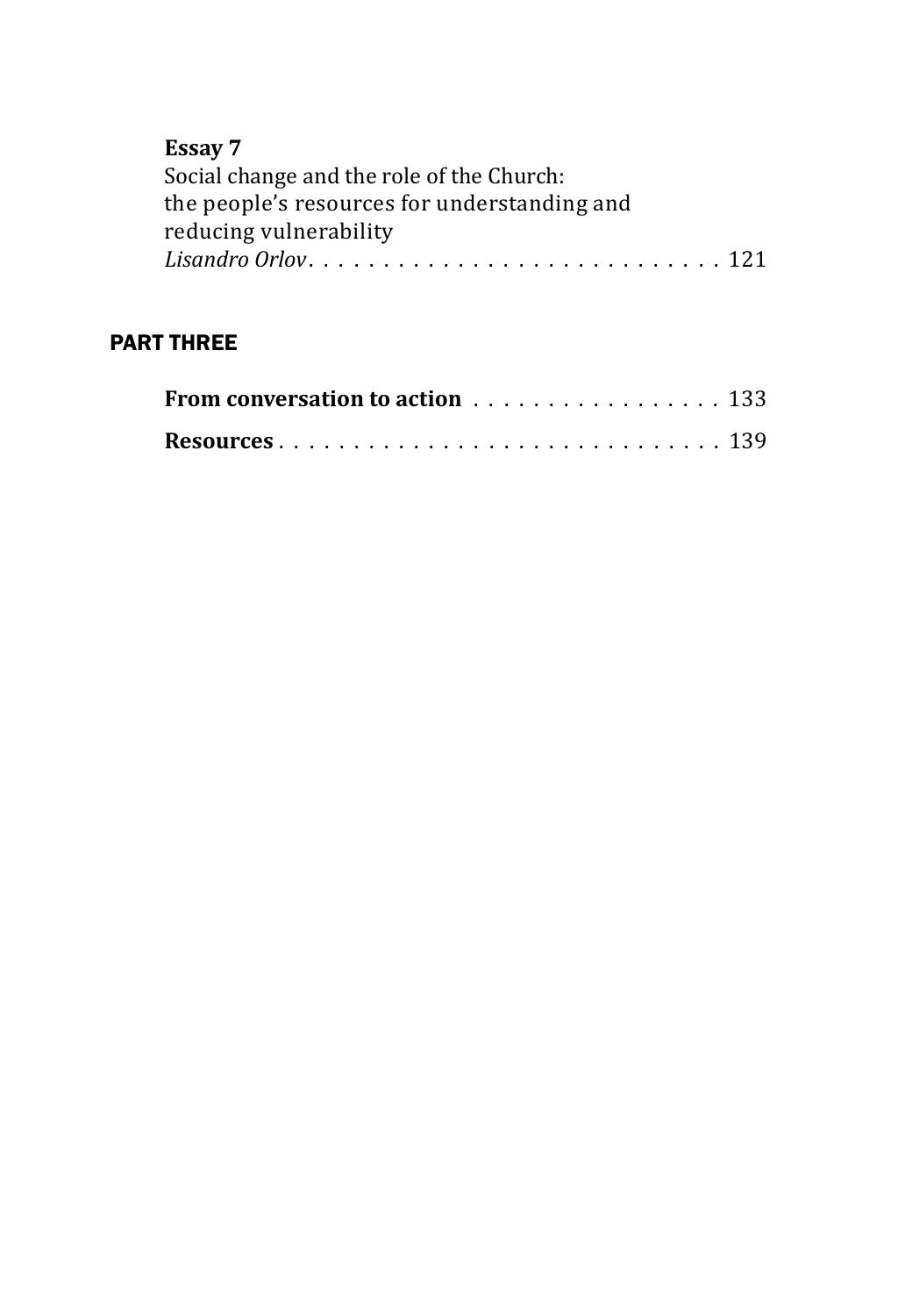#### ACRONYMS AND ABBREVIATIONS

| ABC            | Abstinence, Being faithful or Condom-use                       |
|----------------|----------------------------------------------------------------|
| <b>AIDS</b>    | Acquired Immune Deficiency Syndrome                            |
| ANERELA+       | African Network of Religious Leaders living with or            |
|                | personally affected by HIV or AIDS                             |
| <b>ARHAP</b>   | African Religious Health Assets Programme                      |
| <b>ART</b>     | <b>Antiretroviral Therapy</b>                                  |
| ARV            | Antiretroviral                                                 |
| CABSA          | Christian AIDS Bureau of Southern Africa                       |
| <b>CAFOD</b>   | Catholic Fund for Overseas Development (UK)                    |
| <b>CSW</b>     | Commercial Sex Worker                                          |
| <b>DRC</b>     | Democratic Republic of Congo                                   |
| EAA            | <b>Ecumenical Advocacy Alliance</b>                            |
| <b>EHAIA</b>   | Ecumenical HIV and AIDS Initiative in Africa                   |
| <b>FOCCISA</b> | Fellowship of Councils of Churches in Southern Africa          |
| <b>HIV</b>     | Human Immunodeficiency Virus                                   |
| $HIV+$         | Tests positive for Human Immunodeficiency Virus                |
| IAC            | <b>International AIDS Conference</b>                           |
| <b>ICASA</b>   | International Conference on AIDS and STIs in Africa            |
| <b>ICRW</b>    | International Center for Research on Women                     |
| ICW            | International Community of Women Living with HIV or AIDS       |
| IDU            | <b>Injecting Drug User</b>                                     |
| INERELA+       | International Network of Religious Leaders living with or per- |
|                | sonally affected by HIV or AIDS                                |
| LWF            | Lutheran World Federation                                      |
| <b>MSM</b>     | Men who have Sex with Men                                      |
| <b>PEPFAR</b>  | President's Emergency Fund for AIDS Relief (USA)               |
| <b>PLHA</b>    | Person/People Living with or affected by HIV or AIDS           |
| <b>PMTCT</b>   | Prevent/ing Mother To Child Transmission                       |
| REDBOL         | Bolivian Network of people living with HIV or AIDS             |
| <b>SACBC</b>   | Southern African Catholic Bishops' Conference                  |
| <b>SAVE</b>    | Safer practices, Available medication, Voluntary counselling   |
|                | and testing, and Empowerment                                   |
| <b>STI</b>     | Sexually Transmitted Infection/s                               |
| <b>UN</b>      | <b>United Nations</b>                                          |
| <b>UNAIDS</b>  | United Nations Joint Programme on HIV and AIDS                 |
| <b>UNICEF</b>  | United Nations Children's Fund                                 |
| <b>USA</b>     | <b>United States of America</b>                                |
| UK             | <b>United Kingdom</b>                                          |
| <b>UKZN</b>    | University of KwaZulu Natal                                    |
| <b>UNGASS</b>  | <b>United Nations General Assembly Special Session</b>         |
| <b>VCT</b>     | <b>Voluntary Counselling and Testing</b>                       |
| <b>WCC</b>     | World Council of Churches                                      |
| <b>WHO</b>     | World Health Organization                                      |
| <b>WTO</b>     | World Trade Organization                                       |
|                |                                                                |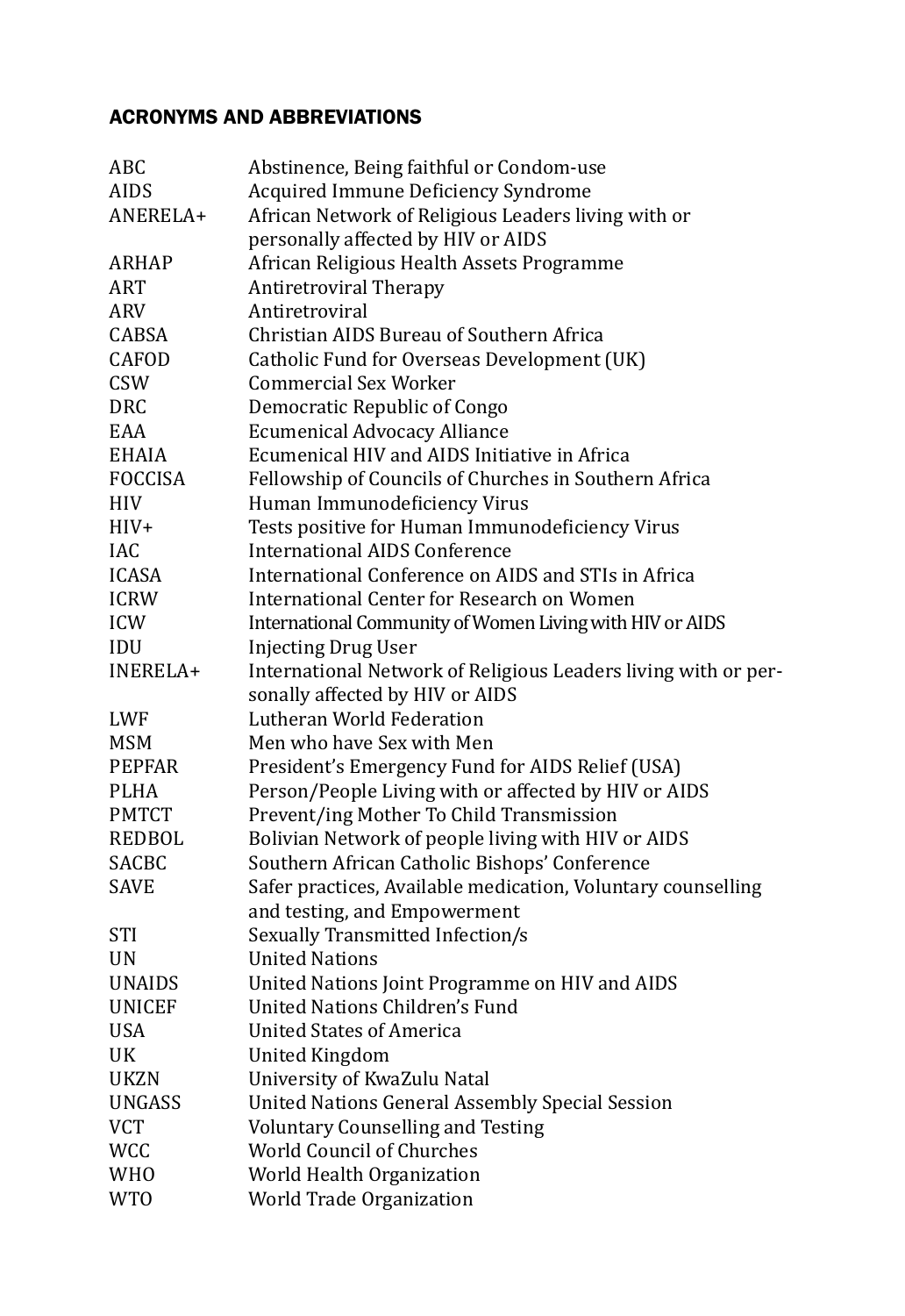## ACKNOWLEDGEMENTS

This book, and the theological consultation that led to it, have been a remarkable collaborative endeavour involving many people. At the Ecumenical Advocacy Alliance we extend our deep and abiding thanks to all who have helped so much to make this possible, and who share our commitment to take forward meaningful theological conversation on HIV prevention.

First, we wish to thank the consultation participants who gave of their time and energy generously. For many, this required more than a week of absence from their work, their communities and their families in addition to preparation at home before they travelled to Johannesburg. Each participant contributed to the atmosphere of open discussion in an ecumenical spirit and without false compromises.

The invited speakers prepared and delivered thought-provoking papers and reviewed them with the editor for publication to form Part Two of this book.

A steering committee started to oversee the preparation for the consultation, its execution, and follow-up activities beginning in September 2007. We are most grateful to the vision and support of the committee members: Rachel Carnegie, Tearfund (UK); Maria Cimperman, Oblate School of Theology (USA); Cornelis du Toit, CABSA (South Africa); Robin Gill, University of Kent (UK); Christo Greyling, World Vision (South Africa); Wati Longchar, Eastern Theological College (India); Christoph E. Mann, Ecumenical Advocacy Alliance consultant (Germany); Esther Mombo, St. Paul's University (Kenya); Gracia Violeta Ross Quiroga, REDBOL (Bolivia); Birgitta Rubenson, Karolinska Institutet (Sweden); and Sally Smith, UNAIDS (Switzerland).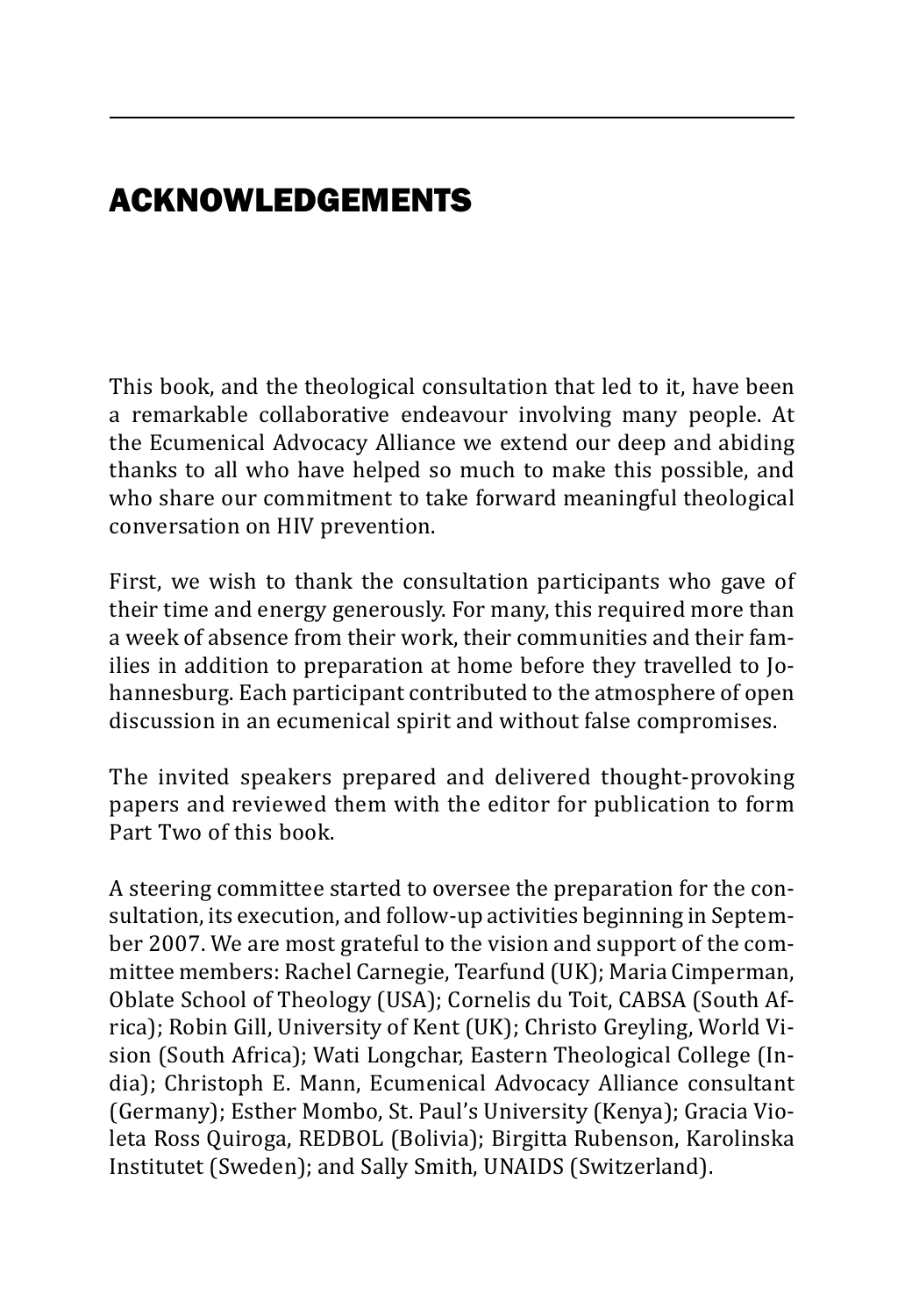We appreciate the support of the Christian AIDS Bureau of Southern Africa (CABSA), under the direction of Cornelis du Toit, who served as the local host for the consultation. He and Lyn van Rooyen of its Christian AIDS Resource and Information Service (CAR-IS), with their office in Johannesburg, gave invaluable assistance from the selection of the venue to meticulous care of the consultation logistics.

This year-long project was guided with great care, professionalism and commitment by Christoph Mann, who faced many unexpected challenges along the way, but never gave up out of strong conviction that the effort would make a real difference in the lives of the churches and people in local communities. Thabo Sephuma of the Ecumenical Advocacy Alliance (EAA) also provided strong support, along with other members of the EAA team, and was an enthusiastic presence at the consultation.

Robin Gill, assisted by Jenny Gill, documented and distilled four days of plenary input and often vast and unfinished group work discussions literally overnight into early drafts of a consultation report for participants' consideration.

As the editor of this book, Gillian Paterson has done a superb job in transforming the notes from the consultation into a workable text. Besides working with the authors of papers which were presented, she listened with eagerness to the feedback from all and took loving and professional care to make Part One of the book 'inviting' rather than 'telling'. She was assisted by an editorial group of participants: Maria Cimperman, J. P. Heath, Esther Mombo, and Sally Smith.

Finally, our sincere thanks go to the financial contributors to this initiative, without whom the conversation could not even have begun, let alone have produced this book and stimulated the future opportunities for theological reflection on HIV prevention: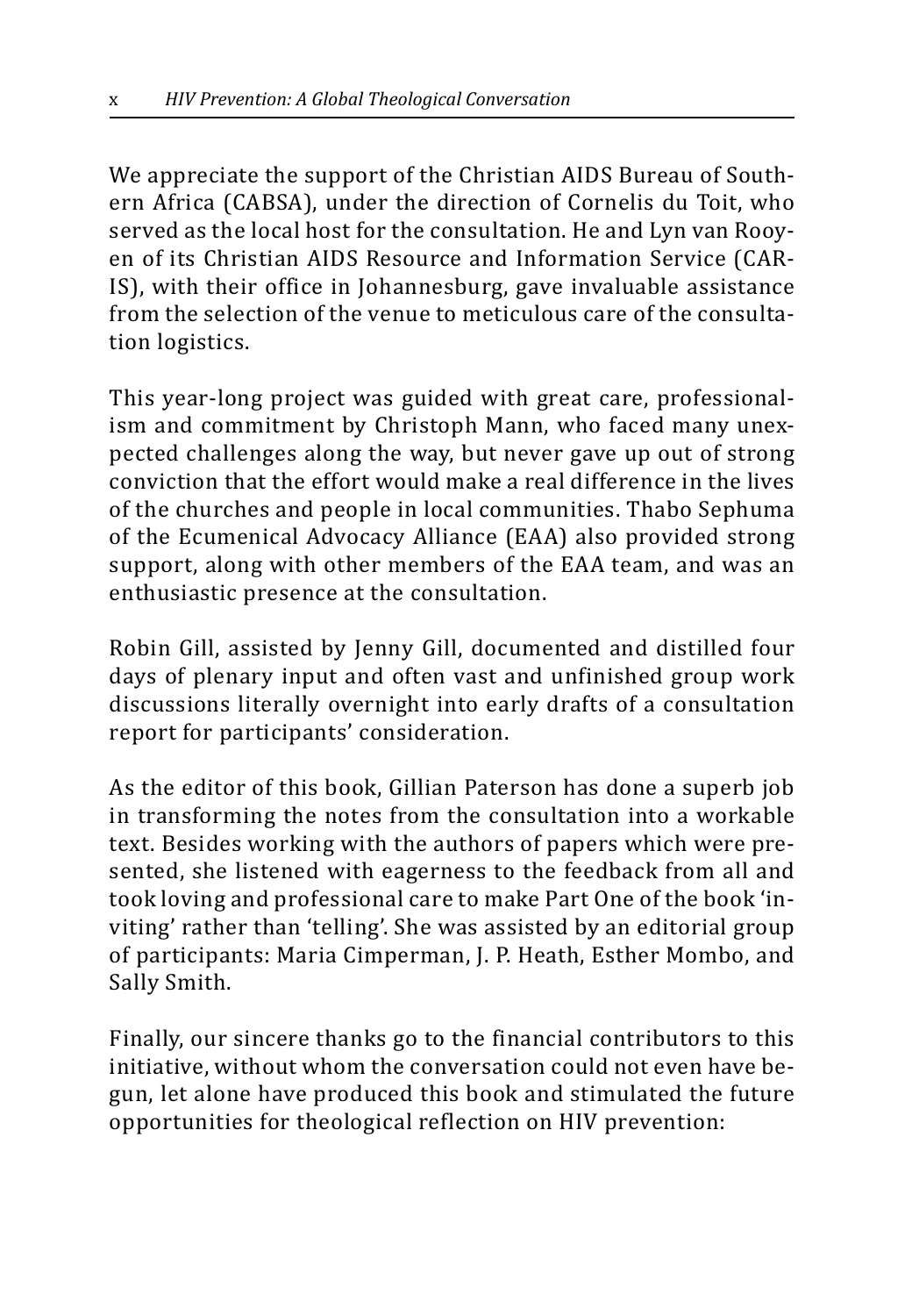Ford Foundation/Institute of International Education, Inc. ICCO Missio Aachen Tearfund UNAIDS UNFPA

The Garden Lodge and Conference Centre at Muldersdrift, outside of Johannesburg, was not only a suitable place for the consultation in many aspects, but one we also wish to recognize as a donor. Their generosity and commitment to the issues with which we were working contributed significantly to this fruitful theological conversation.

Finally, we thank the readers of this publication for entering into this theological conversation with us. We hope that our dialogue and subsequent actions will indeed make a profound and positive impact on all those affected by the HIV pandemic.

*Linda Hartke Coordinator, Ecumenical Advocacy Alliance*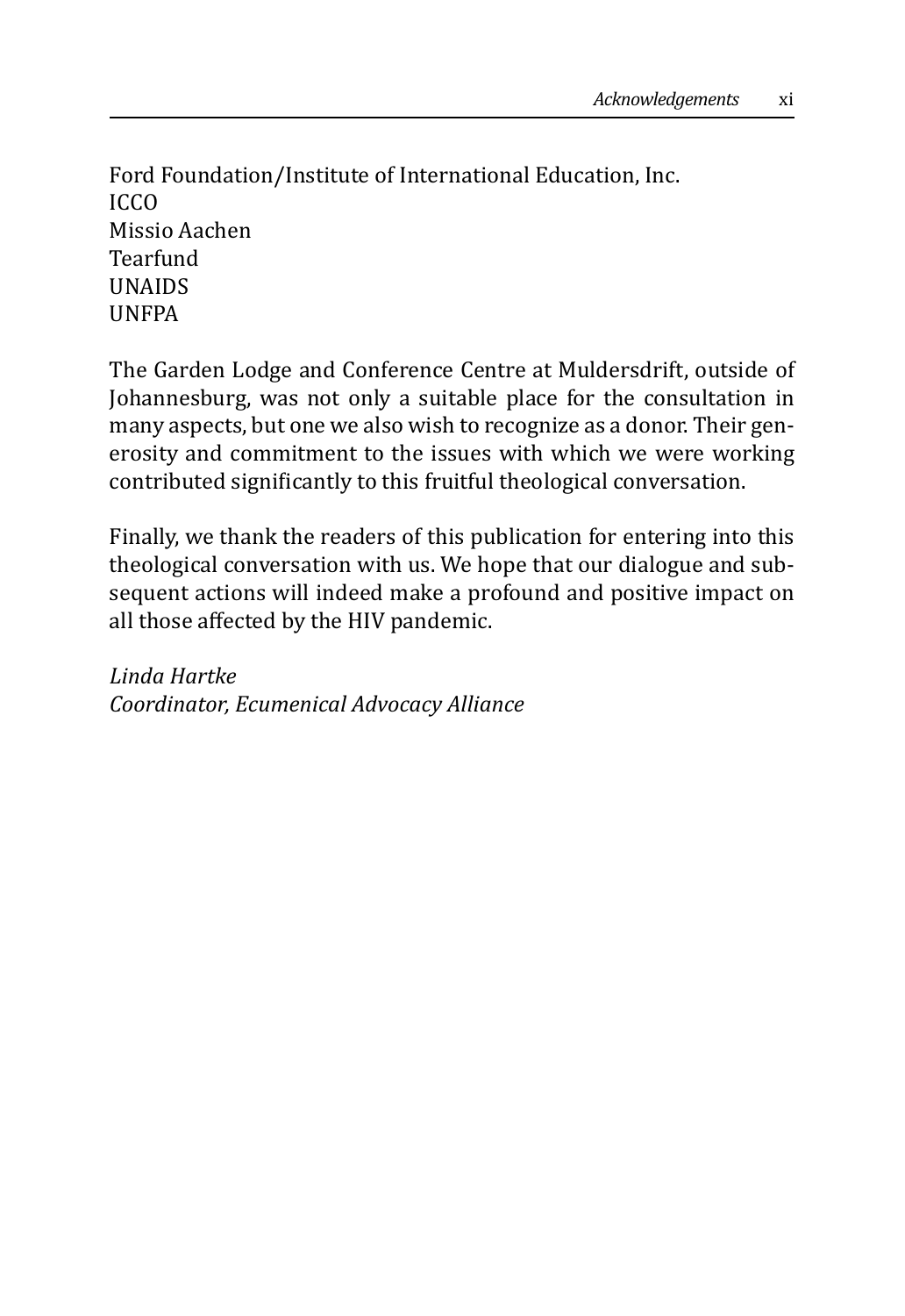## About This Book

This book is the work of thirty-five leading theologians and practitioners, from five continents and many church traditions, some of them living with HIV, who met near Johannesburg in January 2008 under the auspices of the Ecumenical Advocacy Alliance (EAA). The conversation that took place there was a new stage in an ongoing dialogue among Christian theologians and practitioners that began in December 2003. Then UNAIDS (the Joint United Nations Program on HIV and AIDS) organized an international workshop at Windhoek, Namibia,<sup>1</sup> whose aim was to sharpen theological responses to HIV and AIDS, especially in relation to stigma. The dialogue has continued in various forums and contexts, including the International AIDS Conferences in Bangkok (2004), Toronto (2006) and Mexico City (2008).

Focusing specifically on HIV prevention, the present conversation takes us a further step in this process. Outcomes, it is hoped, will include:

- (i) this book, which is designed to summarize the theological reflections and views that were articulated during the consultation and outline some common principles and values;
- (ii) the promotion of additional reflection in the future;
- (iii) a strategy for future networking and collaboration that will strengthen Christian theological reflection on HIV prevention and connect to other communities of faith and secular groups working on prevention; and
- (iv) steps to start a dialogue with other religions.

<sup>&</sup>lt;sup>1</sup> UNAIDS, A Report of a Theological Workshop Focusing on HIV- and AIDS-related *Stigma, February 2005*; http://data.unaids.org/Publications/IRC-pub06/jc1119-theological\_ en.pdf?preview=true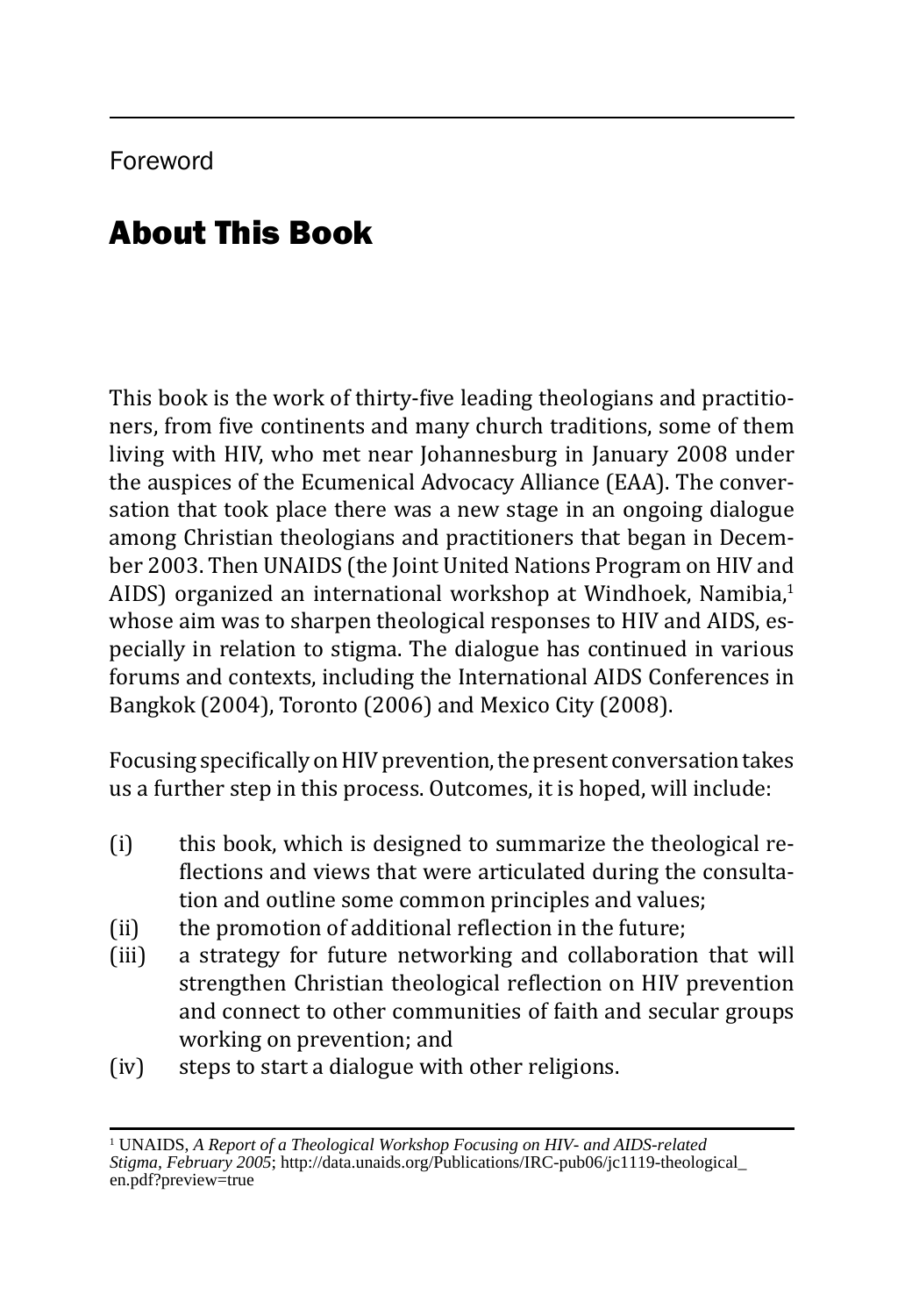Part One of this book opens with an invitation to enter the conversation: an invitation addressed to the churches, to UN agencies, to networks of people living with HIV and to other partners. Chapter 1 explores what it means to 'do theology' in relation to HIV prevention, and suggests some underlying themes that might support this exercise.

In an effort to make the book usable by organizations and individuals who are actually asking the theological questions, the decision was taken to divide the remainder of the material that came out of the discussions into three parts. Accordingly, Chapters 2 to 4 focus respectively on HIV prevention at global and national levels (Chapter 2); at community and interpersonal levels (Chapter 3); and at the level of the individual (Chapter 4).

The division of theological perspectives into the global, the communal and the personal should not be treated too literally. Any such categorization is bound to be arbitrary. For example, the fact that justice appears under 'global and national' should not blind us to the fact that concepts of justice are crucial to the agenda of communities and interpersonal relationships. We want also to stress that our theological thinking, in the broad context of our efforts to bring about God's reign, must be a call to *integrate* the global, communal and local, not to *separate* them.

Part Two of the book consists of seven chapters in which individual theologians and practitioners reflect on particular theological issues that emerge, for them, from the issue of HIV prevention. These challenging and original chapters started life as individual presentations at the Johannesburg consultation. Each writer approaches the topic of HIV prevention through the lens of his or her own context, his or her own denominational home within the Christian family, and through the lens, too, of a particular theological subdiscipline, underlining the richness and theological diversity that exists within the prevention agenda.